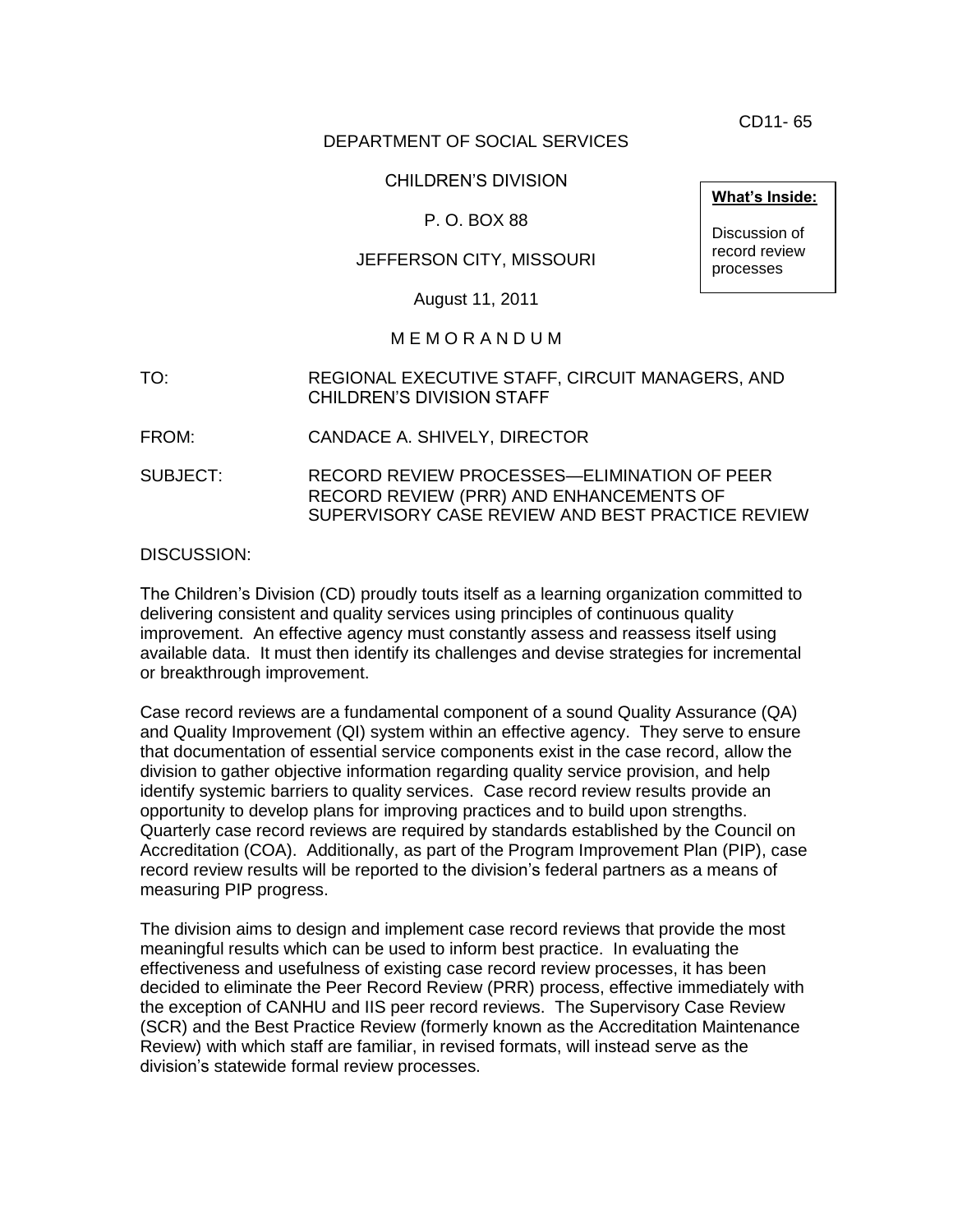A new and improved Supervisory Case Review Tool (SCRT) along with a refined process for conducting a quarterly SCR will soon be introduced. Questions are being added to the SCRT in each program line to ensure a more in-depth and qualitative review of each case. Although the SCRT tool will be more comprehensive with additional questions, fewer cases will be reviewed under the new process as the sample of cases for review will be pulled quarterly instead of monthly. To measure PIP progress and conform to best practice, QA and QI staff will also review a small subset of cases selected for the quarterly SCR. This will help establish a good level of interrater reliability which addresses the consistency of the implementation of a rating system and will also provide QA and QI staff the opportunity to coach supervisors regarding best practice.

Best Practice Case Reviews will continue to be conducted in each circuit. Modifications to the Best Practice Case Review tools and process will also be made. QA and QI staff will be working to standardize their review tools to ensure items are accurately and consistently being assessed for compliance and quality. The frequency of reviews and methods of sampling will also be standardized across the state so that results across circuits can be compared.

By streamlining the case review processes, the division hopes to increase efficiency and efficacy which maximizes the likelihood of more favorable outcomes for Missouri's children and families.

## **NECESSARY ACTION**

- 1. Review this memorandum with all Children's Division staff.
- 2. Immediately cease all peer record review activity with the exception of CAN/HU and IIS peer record reviews.
- 3. All questions should be cleared through normal supervisory channels and directed to:

| <b>PROGRAM MANAGER</b>                   | <b>DEPUTY DIRECTOR</b>    |
|------------------------------------------|---------------------------|
| Linda K. Miller                          | Susan Savage              |
| 573-522-2713                             | 573-751-4920              |
| Linda.K.Miller@dss.mo.gov                | Susan.K.Savage@dss.mo.gov |
|                                          |                           |
| <b>CHILD WELFARE MANUAL REVISIONS</b>    |                           |
| N/A                                      |                           |
| <b>FORMS AND INSTRUCTIONS</b>            |                           |
| N/A                                      |                           |
|                                          |                           |
| <b>REFERENCE DOCUMENTS AND RESOURCES</b> |                           |
| N/A                                      |                           |
|                                          |                           |
| <b>RELATED STATUTE</b>                   |                           |
| N/A                                      |                           |